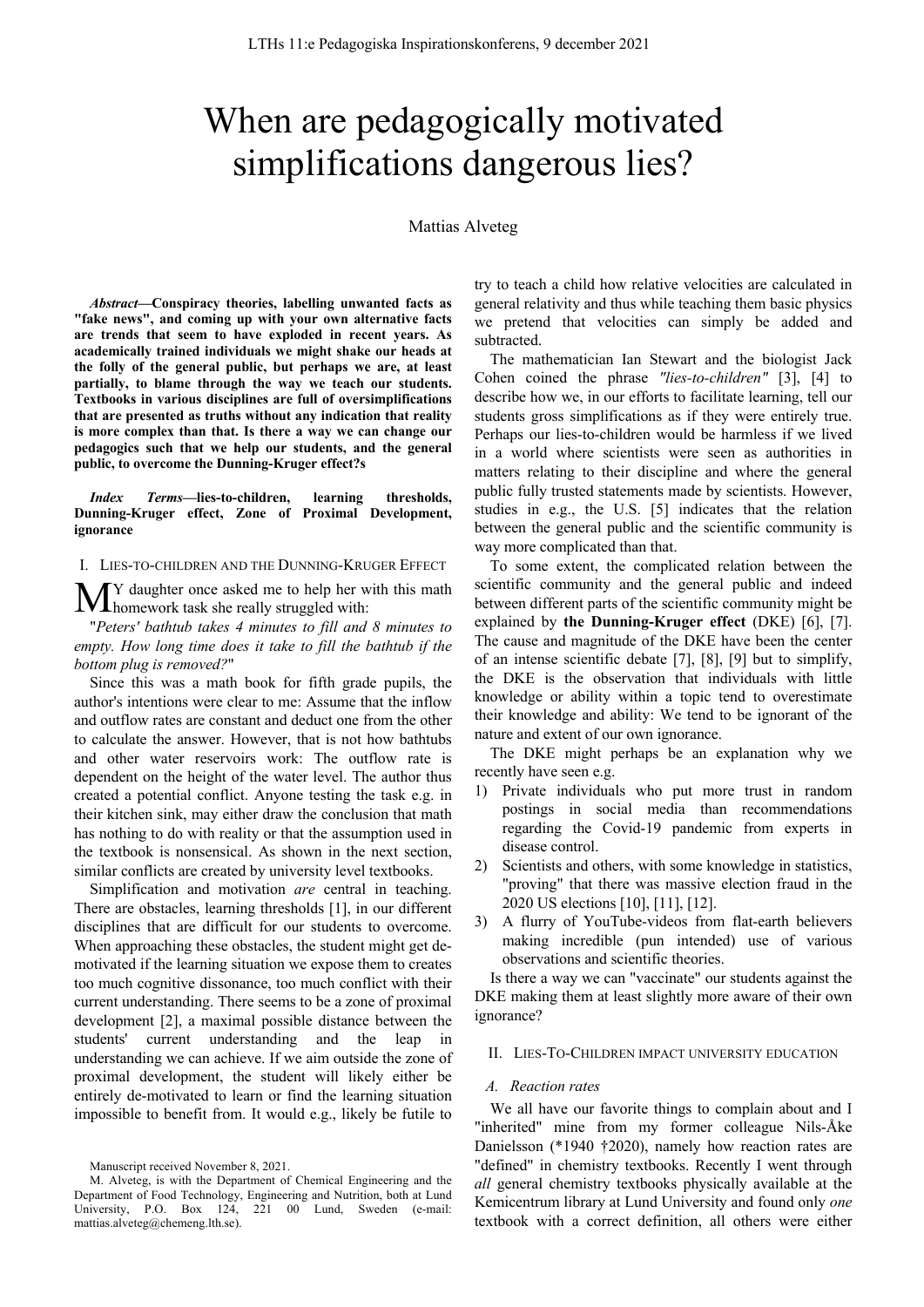misleading or completely wrong. The second-best textbook [13] from this perspective had two interesting statements on subsequent pages, and I paraphrase

- 1) Since the methane concentration in the atmosphere essentially remains constant over time, the reaction rate for the breakdown of methane is thus approximately equal to the rate by which methane is released to the atmosphere.
- 2) Reaction rate is defined as the time derivative of concentration

I hope you see the conflict here. If the second statement is true, the reaction rate for the breakdown of methane is zero since the concentration is constant. The second statement is indeed incorrect and creates nonsensical results for all but one very special case<sup>1</sup>.

## *B. Energy is indestructible*

I believed this to be an absolute truth, except when mass is converted to energy or vice versa, until about a year ago. I did know that the microwave background radiation has a radiation "temperature" of a few Kelvin but still did not see the contradiction: If energy was indestructible, the photons from the tremendously hot Big Bang would have a very *high* radiation "temperature". It wasn't until I stumbled upon a YouTube video [14] that I understood that there *was* a contradiction and that this contradiction is resolved by the fact that photons can lose energy through the expansion of the universe, a process called *cosmological redshift*.

On a somewhat similar note: A decade ago my colleagues at the department of chemical engineering often voiced their frustration over students (and teachers from other departments) using the incorrect terms "*energy production*" and "*energy consumption*". Energy cannot be produced or consumed, it can only be transformed into different forms, so the scientifically correct terms are "*energy supply*" and "*energy use*". On the other hand, they did say "*my jacket is warm*" even when the temperature of their jacket wasn't high, the scientifically correct phrase being: *"My jacket is* a *good heat insulator"*.

## *C. Physicists are searching for the theory of everything*

Although a good PR-stunt, this phrase lends itself to dangerous misconceptions about science. We do not expect the grand unification theory to explain, e.g., the (a)social behavior of cats, and thus it will *never* be a theory of *everything.*

A, from my perspective, similar quote was once voiced by the then University Chancellor of the Higher Education Agency (HSV) in Sweden, and I paraphrase2 *"All problems that humanity has ever faced were solved by engineers and this will remain true."* [15]. I find these two quotes similar as they reveal an ignorance the societal impact of other fields of science and that they communicate that other perspectives on human life (e.g. love, trust, and belonging) are unimportant.

# *D. The Larch (and other "trees")*

Like me you probably once were taught to recognize different tree species, like larch, oak, birch, fir etc., but what is a tree? As it turns out it is far from trivial to define what a tree is [16]. Woody growth and tree-like growth has developed by evolution multiple times over the millennia and the distinction between herbs and trees isn't as obvious as at least I was led to believe.

## III. WHAT TO DO? "VACCINATION" AGAINST DKE?

I do not argue that we should abolish all attempts to simplify subject content and I do understand that simplified messages are crucial in e.g., building the political momentum needed to fund education and research. However, I am convinced that we as scientists and teachers at the university level have an obligation to critically evaluate both how we teach and what we teach. Identifying and analyzing the simplifications we use and the effect they have on our students and their learning is, in my opinion, an important part of the responsibilities of a university teacher. Above I have listed a few examples of simplifications, of lies-to-children. I am probably still ignorant of plenty of simplifications I have used and still are using in my own teaching and **would like to see discussions between colleagues on what simplifications are necessary, detrimental, unhelpful etc. I would also like to see discussions regarding methods to communicate to our students that we do use simplifications, that what we teach them is only partially true.**

In my own teaching material, I try to include footnotes, comments and similar where I give hints regarding the limitations of the simplifications I use. Not surprisingly some students are frustrated by these "*Our reality is more complicated than this theory*" comments. On the other hand, I do believe Charlotte Silén is correct in her argument that frustration is an integral part of the learning process [17] and I would hypothesize that **repeatedly pointing out to our students the simplifications we use** and thereby trying to make them aware of the nature of their own ignorance, currently is the best "vaccine" we have against the Dunning-Kruger effect.

#### REFERENCES?

- [1] J. H. F. Meyer, and R. Land, "Threshold Concepts and Troublesome Knowledge 1 – Linkages to Ways of Thinking and Practising. in Improving Student Learning – Ten Years On. C.Rust (Ed), OCSLD, Oxford 2003
- [2] B. Eun, "The zone of proximal development as an overarching concept: A framework for synthesizing Vygotsky's theories" *Educational Philosophy and Theory,* vol. 51(1), pp 18-30, 2018 https://doi.org/10.1080/00131857.2017.1421941
- [3] T. Pratchett, I. Stewart, and J. Cohen "The Science of Discworld" Ebury Press, ISBN 978-0091865153, 1999
- [4] A. Sawyer "'Narrativum' and 'Palatable Instruction' in 'The Science of Discworld'" *Journal of the fantastic in the arts, vol 13(1), pp. 62-81, 2002*
- [5] G. Gauchat, "The cultural authority of science: Public trust and acceptance of organized science" *Public. Understand. Sci.,* vol. 20(6), pp. 751-770, 2011
- [6] J. Kruger, and D. Dunning, "Unskilled and Unaware of It: How Difficulties in Recognizing One's Own Incompetence Lead to Inflated Self-Assessments" *Jorunal of Personality and Social Psychology,* vol. 77, no. 6, pp 1121-1134, 1999
- [7] D. Dunning, "Chapter five. The Dunning Kruger Effect: On being ignorant of one's own ignorance" *Advances in Experimental Social Psychology*, vol 44, pp. 247-296, 2011

<sup>1</sup> For a **single irreversible reaction** in a **closed** system with **constant volume** the time derivative of concentration *equals* the reaction rate.

<sup>2</sup> Original quote in Swedish: "*Alla problem som mänskligheten ställts inför har lösts av ingenjörer sedan tidernas begynnelse och så kommer det att förbli*"